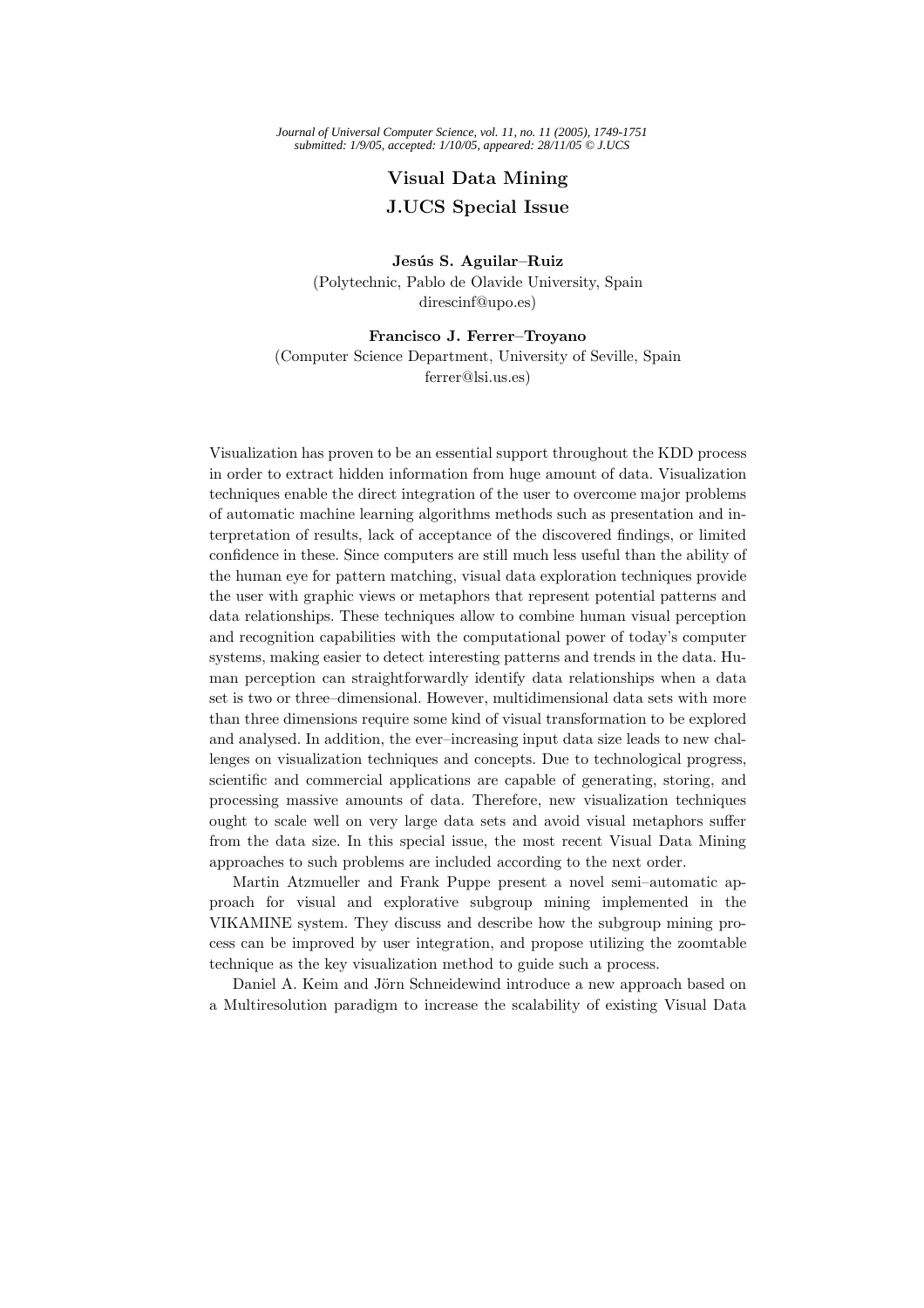Exploration techniques. This approach is based on a given relevance function in order to present data at different granularities. From this function, highly relevant objects can be presented at full detail and less relevant objects at lower detail. The available display space is then distributed according to the data granularity, to emphasize relevant information.

Jason J. Jung claims a collaborative filtering system based on information propagation in distributed social network environment and proposes a novel method for visual explanation of the recommender system on social network. In contrast with centralized recommender systems, social recommendation algorithm is applied to the item rating data on social networks. Meaningful recommendation can be uncovered by the topology of social network as well as the similarity between users, becoming propagated into the users in the estimated same groups.

Klaus Hinum et al. present a novel spring-based interactive visualization method for analysing data derived from questionnaires involves a number of highly structured, time-oriented parameters. In addition, the authors address the particular problem with cognitive behavioral treatment (CBT) of anorexia nervosa in adolescent girls.

César Garcia-Osario and Colin Fyfe present and extension of Andrews' curves by a moving three-dimensional image in which the user can see clouds of data points moving as he move along the curves. The combined use of this new display with techniques such as brushing and linking allows the user to identify visually the clusters and outliers present in high-dimensional data.

Li Wei et al. introduce a novel framework that allows visualization to take place in the background of day-to-day computer use. This system works by replacing the standard file icons with automatically generated Intelligent Icons that reflect the contents of the files in a principled way. While there is little utility in examining an individual icon, examining groups of them provides a greater possibility of unexpected and serendipitous discoveries. The authors demonstrate the utility of their approach on data as diverse as DNA, text files, electrocardiograms, and Space Shuttle telemetry.

Francisco J. Ferrer et al. describe a interactive visual exploration technique approaching two data mining task generally addressed by independent machine learning algorithms: classification and feature selection. Through different metaphors with dynamic properties, this technique allows the user can re-explore meaningful intervals belonging to the most relevant attributes, interactively building decision rules and increasing the model accuracy through successive exploration levels.

Finally, Denis V. Popel remarks the size explosion problem through defining uncertain values as the major obstacle in the representation and visualization of incompletely specified data, which commonly raises questions about suggested

## 1750